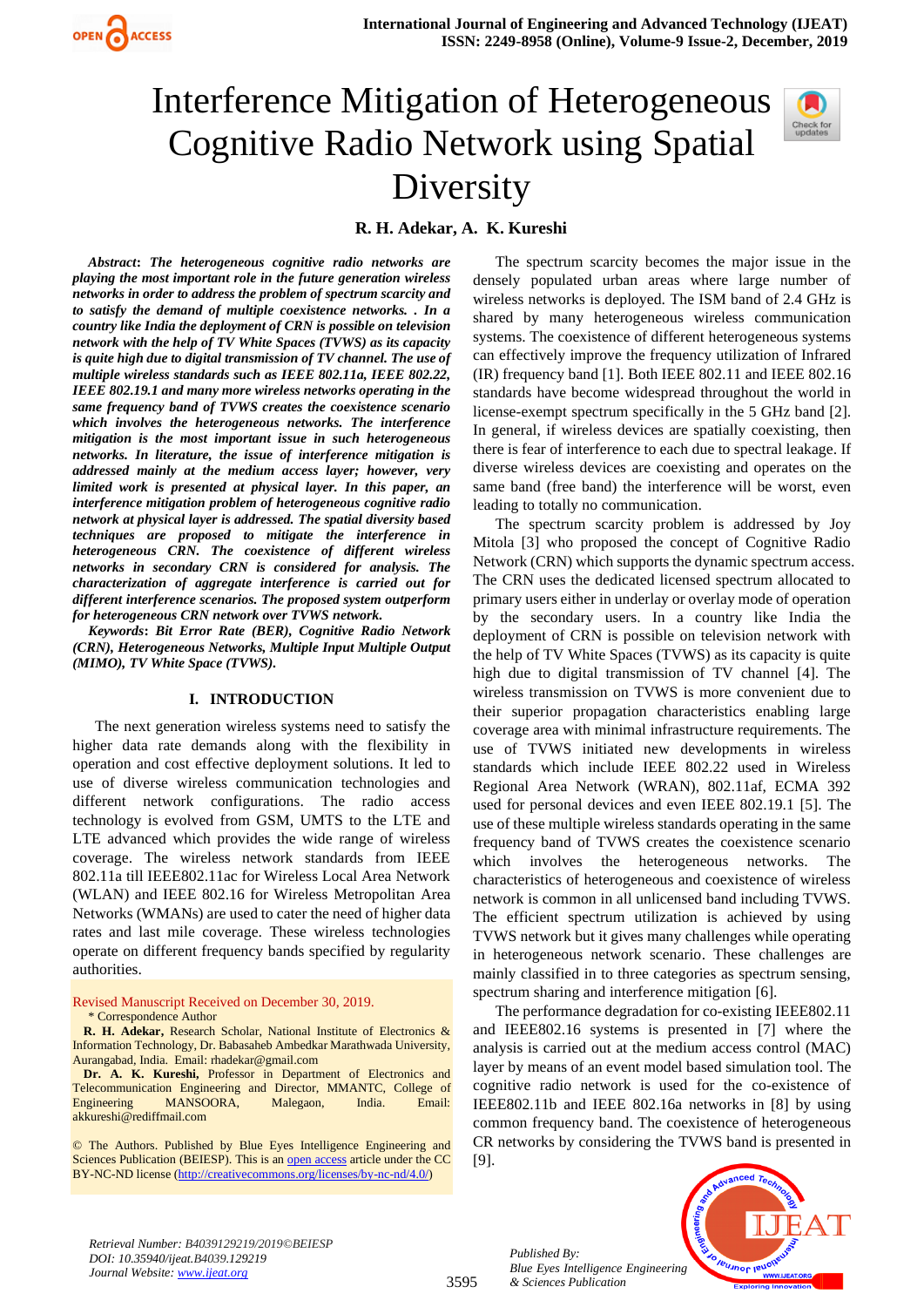# **Interference Mitigation of Heterogeneous Cognitive Radio Network using Spatial Diversity**

Here, the mediator system is used to provide the indirect coordination between heterogeneous CR networks. In [10],

the reactive interference avoidance method is presented for heterogeneous networks where adaptively adjusting transmits physical layer parameters are used from the observations of the radio band. The spectrum sharing between coexisting competing wireless systems such as 802.11and 802.16 and characterization of the interference in such network is proposed in [11]. The coexistence of IEEE802.16 (WiMAX) and IEEE802.11 (WiFi) in shared radio spectrum is proposed in [12].

The mechanisms for heterogeneous coexistence in primary and secondary network of CRN are proposed in [13] where the taxonomy of the mechanisms targeting TVWS is discussed. The coexistence of cognitive heterogeneous networks of both primary and secondary nodes is proposed in [14] by using a non-coherent spectrum sensing scheme. The stochastic geometry models for single-tier as well as multi-tier and cognitive cellular wireless networks are presented in [15].

The above literature survey outlines the importance of CRN over TVWS for heterogeneous network. The coexistence of heterogeneous network addresses three types of challenges in spectrum sensing, spectrum sharing and interference mitigation. The spectrum sensing may give a generalized solution for coexistence of multiple diverse wireless technologies. The medium access level frame structure is used commonly by all spectrum sharing networks for exchanging the information. In spectrum dense areas it is very difficult to identify the spectrum holes and the interference mitigation is highly important when there is overlapping of different networks.

All these challenges are addressed in literature mainly at Medium Access Control (MAC) layer. However, very limited work is presented at physical layer. Therefore, this paper proposed an interference mitigation problem of heterogeneous cognitive radio network at physical layer. In this paper the spatial diversity based techniques are proposed to mitigate the interference in heterogeneous CRN. The coexistence of different wireless networks in secondary CRN are considered for analysis. The concept of transmit antenna selection in multiple antenna system and the characterization of interference at secondary heterogeneous CRN network is presented over TVWS network.



#### **II. SYSTEM MODEL**

**Fig. 1 Heterogeneous Cognitive Radio Network using TVWS**

*Retrieval Number: B4039129219/2019©BEIESP DOI: 10.35940/ijeat.B4039.129219 Journal Website: [www.ijeat.org](http://www.ijeat.org/)*

Fig. 1 shows a typical example of heterogeneous CRN using TV broadcasting network with multiple secondary wireless networks. Here, TV broadcasting transmitter is a source of primary network having primary receivers within the protection counter as shown in Fig. 1. The secondary network consists of various wireless networks such as IEEE 802.22 WRANs which consists of Base Stations (BS), fixed CPEs (Consumer Premise Equipment's). It also consists of IEEE 8.2.11a Wi-Fi home networks and hot spots operating in the TVWS. The low power wireless microphone used for home applications can also become a small secondary device with small footprint. The heterogeneity and coexistence characteristics of TVWS band give many challenges in order to improve the spectrum utilization effectively.

Interference mitigation in the TVWS is a challenging issue due to the limited channel availability and overlapping of multiple network coverage. The present heterogeneous network uses the ISM band at 2.4 GHz where the interference mitigation is a serious issue [16]. The similar interference problem exists in TVWS with new interference situations such as interference between IEEE 802.11af and Ecma 392 with low power and higher power fixed systems (e.g. 802.22). Due to larger area of transmission in TVWS network, the interference at secondary receivers is very high.

Typically, in such networks two types of interference exists [17]

- i) Interference due to multiple secondary heterogeneous networks
- ii) Interference to/from Primary networks

The interference due to multiple secondary occurs due to selection of same TV channel by multiple CWNs because of uncoordinated selection process or limited availability. This type of interference may occur due to different transmission powers, channel bandwidth and insufficient Signal to Noise Ratio (SNR). The interference to/from Primary networks is due to interference from high TV stations transmitting from 20 to 1000 KW to secondary network or the interference created by high power secondary transmitter to primary receiver.

The interference temperature defined in [18] gives the interference level protection from primary users at secondary receivers and is given as

$$
\Gamma_1(f_c, B) = \frac{P_1(f_c, B)}{kB} \tag{1}
$$

Here,  $P_1(f_c, B)$  represents the interference power for frequency  $f_c$  over the bandwidth  $\overline{B}$  and  $\overline{k}$  is the Boltzmann constant. The concept of the interference temperature is further exploited in [19].

The interference mitigation in CRN for both primary and secondary users can be carried out by interference avoidance and interference control techniques. In interference avoidance, the secondary network has to find the possible spectrum holes for coexistence. But for coexistence primary and secondary users need to set some limits on interference they caused to each other in order to guarantee QoS (Quality of Service) parameters.

*Published By: Blue Eyes Intelligence Engineering & Sciences Publication* 

3596

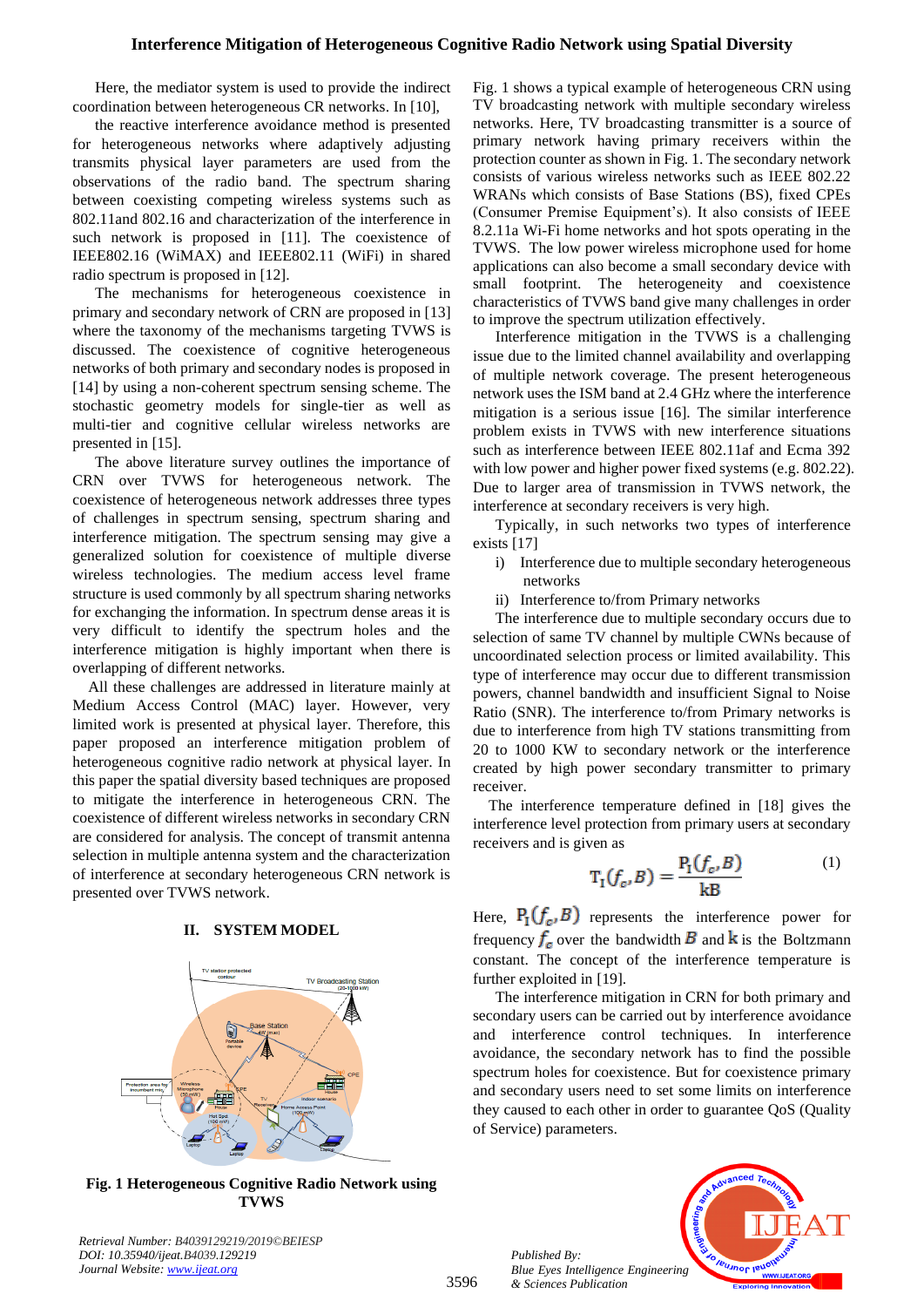

In literature the interference caused to primary user by secondary transceivers has been considered for the investigation. However, the investigation on interference characterization and mitigation at the secondary receiver due to primary and multiple secondary transmitters are not addressed significantly. Interference caused due to multiple secondary devices is a challenging issue with increase in the number of secondary users or networks. This problem becomes worse in areas where multiple secondary users select the same channel or they are working on adjacent channels.

The interference mitigation in heterogeneous CRN network can be also ensured by spectrum sharing of different wireless technologies. In open spectrum sharing heterogeneous systems coexist without centralized control as defined in [20] and interference mitigation is carried out by spectrum access etiquette. In second type of hierarchical spectrum sharing, secondary users are allowed to use the spectrum shared by primary users by ensuring the interference threshold of primary network. In order to characterize the interference, the channel state information between primary and secondary transceivers must be known or can be estimated [21].

The spatial diversity concept used in multiple-input-multiple-output (MIMO) system can also be considered by using smart antenna technology to avoid interference in heterogeneous CRN for secondary users as presented in [22]. The use of antenna selection concept in MIMO is presented for interference mitigation of secondary CRN users in [23]. The characterization of aggregate interference generated due to multiple secondary networks at the desired secondary receiver is the most important concern from QoS point of view.

# **III. AGGREGATE INTERFERENCE IN HETEROGENEOUS CRN NETWORKS**

In order to improve the performance of secondary receiver in heterogeneous CRN, it is very essential to calculate the aggregate interference received at the secondary receiver. This aggregate interference is the interference generated due to multiple secondary transmitters trying to work on same frequency band allocated to primary in underlay mode of operation. It is assumed here that the interference generated due to primary transmitter is negligible. The aggregate interference is calculated by considering the spatial stochastic interference model proposed in [23].

The spatial stochastic model presented here consists of different nodes with multiple Ad-hoc and distributed network which randomly placed in a finite Euclidean space as shown in Fig. 2



# **Fig. 2 Interference Model for Heterogeneous Cognitive Radio Network using TVWS**

The heterogeneous CRN is considered here with primary systems operating on TVWS where all primary receivers are passive. The spatial stochastic model is considered here with  $P_{T_{x}}$  as the primary transmitter having primary transmission region denoted by  $A_3$  with radius of  $r_1$  and is centered at  $r_a$ . In spatial stochastic model it is assumed that all secondary nodes are distributed spatially as homogeneous Poison Point Process (PPP). It is further assumed that the secondary transmitter is located on the boundary of the interference region with radius  $r_p$ . The region  $A_2$  with radius of  $r_0$  gives the coverage area of desired secondary network. A special case with multiple secondary heterogeneous networks which are distributed spatially are assumed to be in region  $A_1$ . These multiple secondary transceivers are the sources of aggregate interference at the secondary receiver. This aggregate interference is calculated by considering the transmitted power  $P_r$  from an interference source at distance  $\bm{r}$  and the channel gain between them as  $\bm{h}_r$  and is given as

$$
I(z) = \sum_{r \in \varphi} P_r h_r \|r\|^{-\alpha} \tag{2}
$$

Where,  $\alpha$  is the propagation constant and  $\varphi$  is the PPP. The aggregate interference is further represented in terms of Laplace Transform by considering distance z as

$$
L_I(s) \triangleq E\left(e^{-sI(z)}\right) \tag{3}
$$

By substituting the  $I(z)$  from Eq. (2) and expanding as given in [4]

$$
L_I(s) = exp[-\pi \lambda E(h_r^{\eta})\Gamma(1-\eta)s^{\eta}]
$$
 (4)

Where  $\lambda$  intensity of PPP,  $\eta = d/\alpha$  and for  $\mathbb{R}^2$ ,  $\eta = 2/\alpha$ .

The channel is assumed to faded by the Nakagami-m fading channel and  $E(h_{\nu}^{\eta})$  is given as

$$
E(h_r^{\eta}) = \frac{\Gamma(m+\eta)}{m^{\eta}\Gamma(m)} \tag{5}
$$



*Retrieval Number: B4039129219/2019©BEIESP DOI: 10.35940/ijeat.B4039.129219 Journal Website[: www.ijeat.org](http://www.ijeat.org/)*

3597

*Published By: Blue Eyes Intelligence Engineering & Sciences Publication*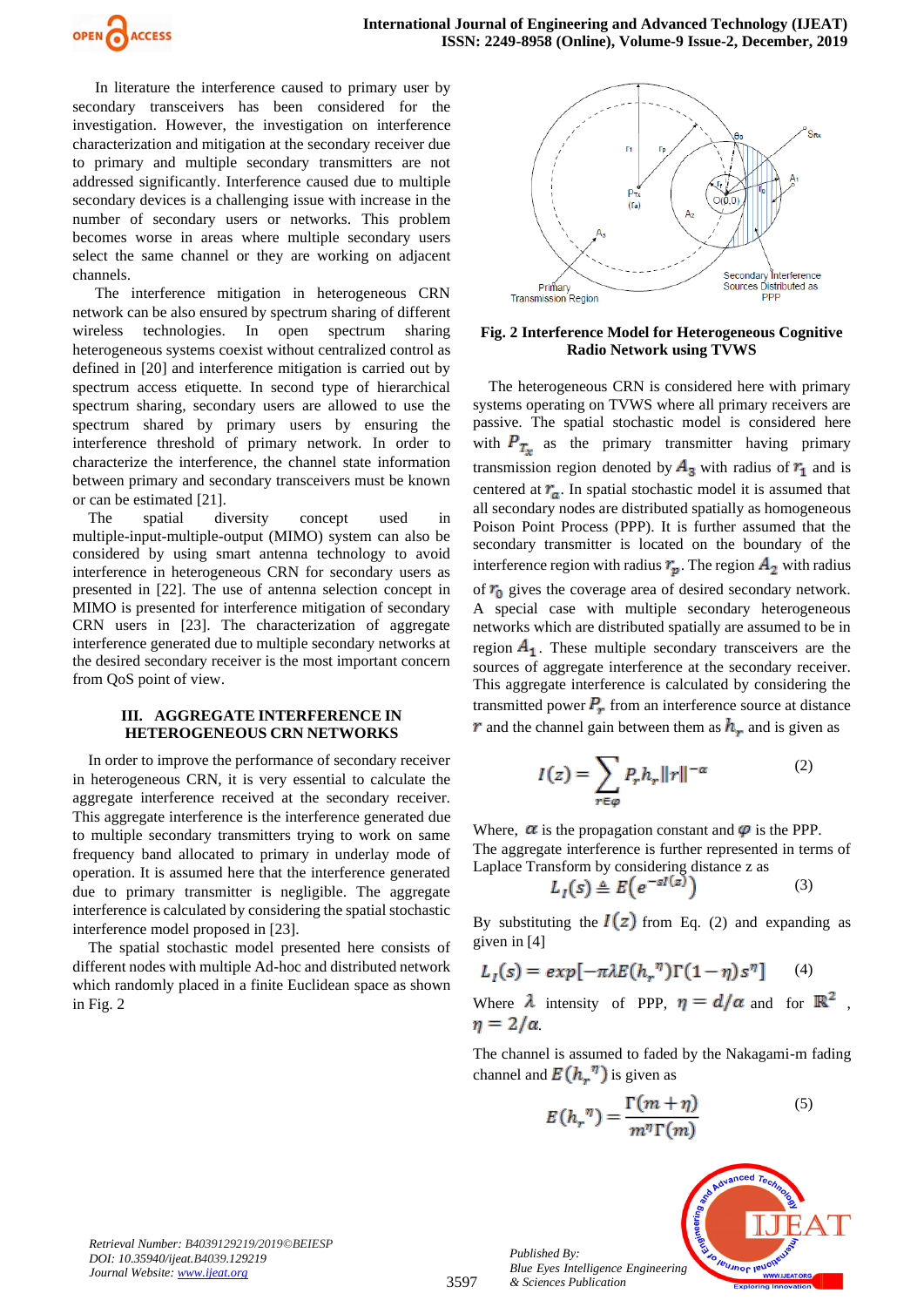# **Interference Mitigation of Heterogeneous Cognitive Radio Network using Spatial Diversity**

By substituting Eq. (5) in Eq. (4),

$$
L_I(s) = exp\left[-\pi \lambda \frac{\Gamma(m+\eta)}{m^{\eta} \Gamma(m)} \Gamma(1-\eta) s^{\eta}\right]
$$
\n(6)

By taking the inverse Laplace Transform, the PDF of aggregate interference is obtained as

$$
f_r(r) = \frac{a e^{-a^2/4r}}{2\sqrt{\pi} r^{\frac{3}{2}}}
$$
 (7)

Here,  $a = 2 \pi \lambda \theta_1 \Gamma(1 + \eta) [\Gamma(\eta, r_0) - \Gamma(\eta, r_1)]$ 

From Eq. (7) , the average Signal to Interference Noise Ratio (SINR) for this network model is given as

$$
SINR = \frac{E\left(\left|h_{i,j}\right|^2\right)E_r}{N_0 + var(f_r(r))}
$$
\n(8)

Here,  $h_{i,j}$  is the channel gain between  $i^{th}$  transmitter and  $j<sup>th</sup>$  receiver,  $E_r$  is the received channel gain and  $N_0$  is PDF of the Additive White Gaussian Noise.

Further to 
$$
var(f_r(r))
$$
 is calculated as  

$$
E(f_r(r)) = \int_0^\infty r f_r(r) dr
$$
(9)

As  $\vec{r}$  is tending towards  $\infty$ , there for the integral do not have finite value, there for it is assumed further that  $\bm{r}$  has finite value in the range of  $0 \le r \le 10$ , the value of  $E(f_r(r)) = -5.56 dB$ and the  $var(f_r(r)) = 3.8$  dB. These values are used to do the calculation of SINR presented in Eq. (8).

#### **IV. PROPOSED MIMO BASED HETEROGENEOUS COGNITIVE RADIO NETWORK**



**Fig. 3 Proposed MIMO based Heterogeneous Cognitive Radio Network** 

The interference mitigation for heterogeneous CRN is carried out by using spatial diversity based MIMO system

*Retrieval Number: B4039129219/2019©BEIESP DOI: 10.35940/ijeat.B4039.129219 Journal Website: [www.ijeat.org](http://www.ijeat.org/)*

model as shown in Fig. 3. Here the upper part of the Fig. 3 shows symbolic representation of primary transmitter $P_{T_{\infty}}$ and primary receiver  $P_{R_{\star}}$ . The secondary system is equipped with multiple transmitting and receiving antennas, therefore referred as MIMO system. The secondary receiver is using optimum combining technique to estimate the received SINR and for detection of the received signal. In a heterogeneous CRN, the multiple interfering secondary nodes which are represented as  $S_{T_{x_i}}$ ;  $j = (1,2,...N)$  These multiple interference sources are generating the aggregate interference as given by Eq. (2).

The BER analysis for the proposed system is carried out by assuming that the receiver is using coherent detection of M-ary PSK. It is also assumed that the interference generated by all the interfering sources is equal for the simplification of mathematical expression. The maximum instantaneous SINR is given by Eq. (8). Further the average Bit Error Rate (BER) of the proposed system is calculated by considering the approach presented in [24].

The average BER for coherent BPSK can be obtained in terms of Q function as

$$
P_b(E) \simeq
$$
  

$$
\int_0^\infty Q(\sqrt{2\gamma_t}) P_{\gamma_i}(\gamma_t|\lambda_n) d\gamma_t
$$
 (10)

By using MGF approach the conditional BER is given in terms of MGF as

$$
P_b(E|\lambda_n) =
$$
  

$$
\frac{1}{\pi} \int_0^{\pi/2} M_{\gamma_i|\lambda_n} \left( -\frac{1}{\sin^2 \theta} \right) d\theta
$$
 (11)

From this the average BER for TAS/OC in multiple interference by using MGF based approach can be given for Nakagami-m fading channel as

$$
P_b(E) =
$$
  

$$
\frac{1}{\pi} \int_0^{\pi/2} \left( \frac{\sin^2 \theta}{\sin^2 \theta + (\overline{\gamma_d}/m)/(1 + M\overline{\gamma_l})} \right)^{mN} \left( \frac{\sin^2 \theta}{\sin^2 \theta + (\overline{\gamma_d}/m)} \right)^{m (M-N)}
$$
(12)

The closed-form solution of Eq. (12) can be obtained for N interferer as per [21] in case of Nakagami-m fading as given below

$$
P_b(E) =
$$
\n
$$
\frac{(1 + M\overline{\gamma_1})^{m(N-1)}}{2(-M\overline{\gamma_1})^{M-1}} \left[ \sum_{k=0}^{N-1} \left( \frac{-M\overline{\gamma_1}}{1 + M\overline{\gamma_1}} \right)^k B_k I_k \left( \frac{\overline{\gamma_d}/m}{1 + M\overline{\gamma_1}} \right) \right] \tag{13}
$$
\n
$$
(1 + M\overline{\gamma_1}) \sum_{k=0}^{M-N-1} (-M\overline{\gamma_1})^k C_k I_k (\overline{\gamma_d}/m) \right]
$$
\n
$$
(13)
$$
\nWhere,

\n
$$
B_k \triangleq \frac{A_k}{(M-1)}, \qquad C_k \sum_{n=0}^{N-1} \frac{\binom{k}{n}}{(M-1)} A_n
$$

 $\mathcal{C}_{\mathbf{k}}$ 

**IBUJNOF IT** 

*Published By: Blue Eyes Intelligence Engineering & Sciences Publication* 

3598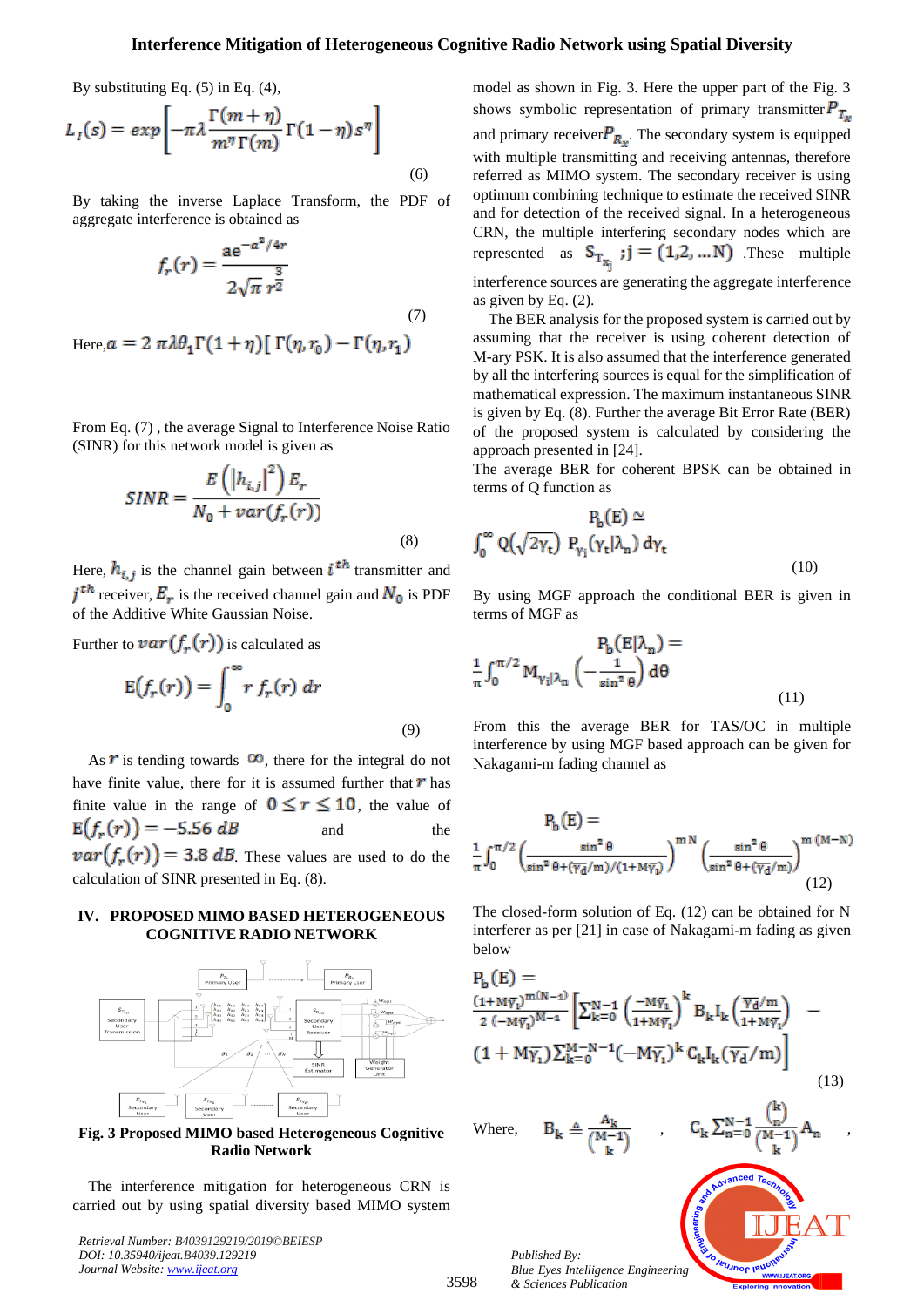

$$
A_k \triangleq (-1)^{N-1+k} \frac{\binom{N-1}{k}}{(N-1)!} \prod_{n=1}^N (M-n)
$$
 and  

$$
I_k(c) \triangleq
$$

$$
\frac{1}{k!} \int_0^\infty x^k \operatorname{erfc}(\sqrt{c} x) e^{-x} dx
$$

(14)

Here  $k = 0,1,2,..., M - 2$ .

# **V. RESULTS AND DISCUSSION**

The performance analysis of heterogeneous CRN with MIMO is carried out for secondary transceiver by considering the multiple coexistence secondary interference sources in this section. The image data is transmitted from the secondary transmitter to the desired secondary receiver in presence of possible multiple secondary interference sources. The channel between this secondary transceiver as well as the co-channel interference model is assumed to be faded by Nakagami-m fading. The BER performance analysis presented in section 4 is verified by using Monte Carlo simulations. The aggregate interference is calculated by using Eq. (2) and the corresponding SINR by using Eq. (8) for the analysis.

The MIMO system with antenna selection is used to transmit the image data for performance analysis. The antenna which provides maximum SINR at the secondary receiver under the aggregate interference generated by multiple secondary coexistence networks is selected for transmission. The aggregate interference is calculated by considering the finite number of secondary interference sources such as IEEE 802.11, IEEE 802.22 and small interference source from wireless microphone.





**Fig. 4 BER analysis of secondary heterogeneous network using with and without (4x4) MIMO**

Fig. 4 shows the BER analysis of secondary heterogeneous using with and without MIMO under aggregate interference from N=4 interference sources. It is observed from the figure that under the impact of aggregate interference the performance of secondary network improves with (4 x 4) MIMO as compared to single antenna transmission. The

*Retrieval Number: B4039129219/2019©BEIESP DOI: 10.35940/ijeat.B4039.129219 Journal Website[: www.ijeat.org](http://www.ijeat.org/)*

number of interference sources are assumed to be N=4 for the analysis. The BER for  $(4 \times 4)$  MIMO at 6dB is 0.00243 as compared to without MIMO case as 0.0946. It confirms the use of spatial diversity systems for secondary heterogeneous CRN network for performance improvement.

Fig. 5 shows the performance analysis of the proposed system with (4 x 4) MIMO configuration for different interference scenarios. It is observed from the figure that the BER performance of the proposed system decreases with increase in number of interference sources. The MIMO configuration with single antenna selection is considered here where, the antenna subset is selected which maximizes the received SINR and proportionally minimizes the BER at the receiver end under the impact of aggregate interference. The BER at 6 dB for  $N=1$  is 0.00243 whereas for  $N=4$  it is 0.0946. Due to use of MIMO with antenna selection, the performance of secondary system is still better even by considering four different interference sources.



**Fig. 5 BER analysis of secondary heterogeneous CRN using MIMO for N=1, 2, 3, 4**

Fig. 6 shows the performance comparison for proposed system for two different interference scenarios. In first case, the finite number of interference sources are assumed to be finite i.e. N=4. In second case, the number of interference sources is assumed to be large and spatially distributed using PPP as shown in model presented in section 3. It is observed that the performance of the proposed system is better even in presence of large number of interference sources.



**Fig. 6 BER analysis of secondary heterogeneous CRN using MIMO for large interference sources** 



*Published By: Blue Eyes Intelligence Engineering & Sciences Publication*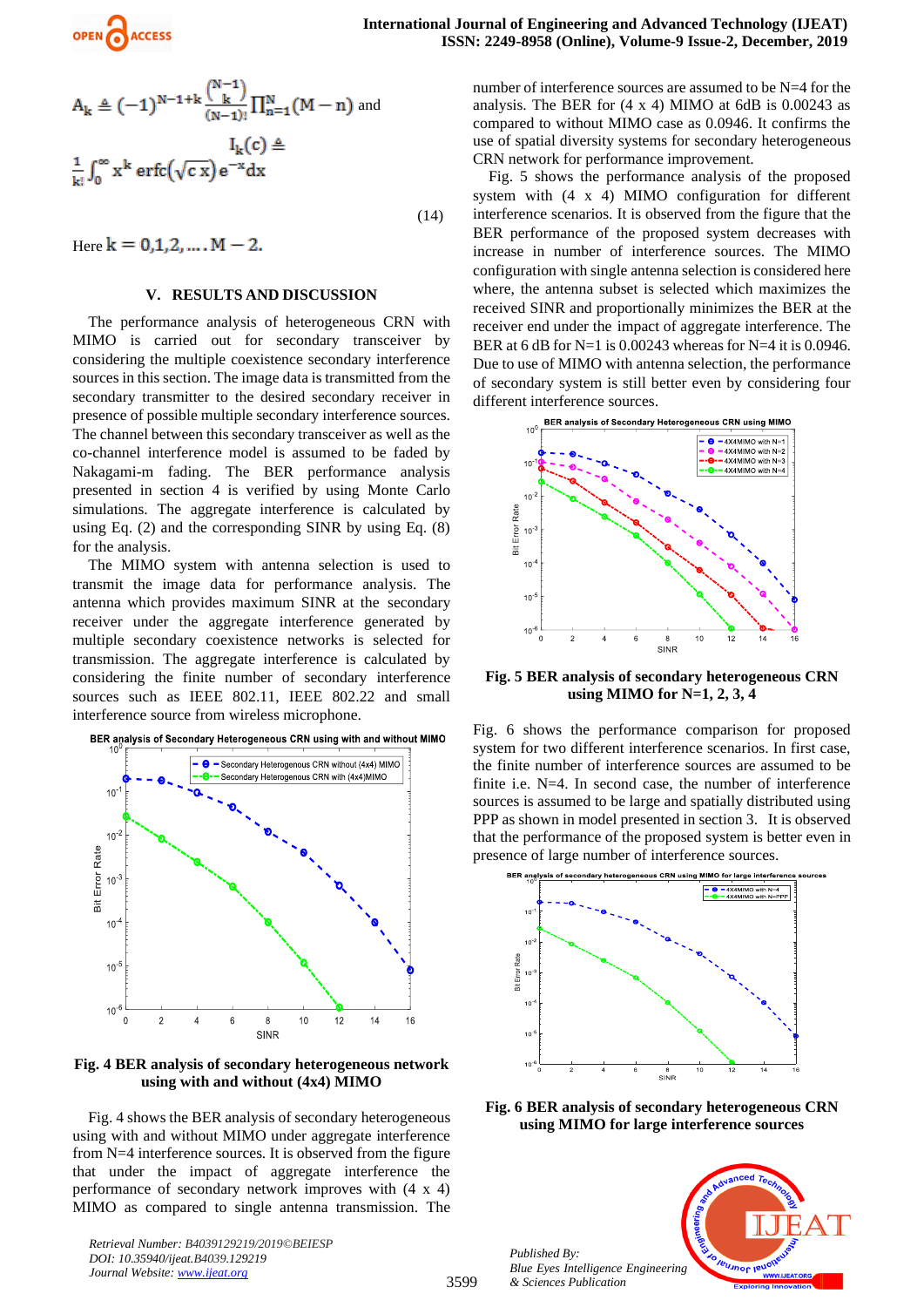

# **Fig. 7BER analysis of secondary heterogeneous CRN with different interference networks**

The performance analysis of proposed system is carried out by considering different interference networks as shown in Fig.7. The interference networks are considered as per the model shown in Fig.1. The wireless microphone which is placed very near to the desired secondary network creates a little disturbance as compared to IEEE 802.11a network. The BER performance of proposed network degrades significantly for IEEE 802.22 network compared to rest of networks. It is assumed here that all the networks are operating in same frequency band and generates equal power but spatially located at different locations. In real life scenario, the impact can be also analyzed for different frequency bands and for different transmission power also.

## **VI. CONCLUSION**

In this paper, the heterogeneous cognitive radio network over TVWS is presented at physical layer. The interference mitigation problem of such a network is addressed. The spatial diversity based techniques using single antenna selection in MIMO are proposed to mitigate the interference in heterogeneous CRN. The coexistence of different wireless networks in secondary CRN is considered for analysis. The characterization of aggregate interference is carried out for secondary networks by considering different interference scenarios. The proposed heterogeneous CRN using MIMO system out performs in the presence of different interference scenarios. It is observed that the use of spatial diversity system enhances the performance of secondary system in multiple interference scenarios. The proposed system outperform even in the large number of interference sources spatially distributed as PPP. The BER performance comparison is also presented for different interference scenario such as IEEE 802.11a, IEEE 802.22 and private wireless networks also.

## **ACKNOWLEDGMENT**

First and foremost, my appreciation and thanks go to my parents and family for their commitment, sacrifice, and overalls, their consistent encouragement and support. I wish to express my sincere thanks and gratitude to my Ph.D. guide Dr. A. K. Kureshi for his continuous guidance and help to complete this research paper. I wish to express my gratitude to the Director, National Institute of Electronics & Information Technology, Dr. Babasaheb Ambedkar

*Retrieval Number: B4039129219/2019©BEIESP DOI: 10.35940/ijeat.B4039.129219 Journal Website: [www.ijeat.org](http://www.ijeat.org/)*

Marathwada University, Aurangabad for their continuous support and encouragement to complete these research program requirements.

# **REFERENCES**

- 1. C. Ghosh, S. Roy, and D.Cavalcanti, "Coexistence challenges for heterogeneous cognitive wireless networks in TV white spaces,"*IEEE Wireless Communications Magazine*, vol. 18, no. 4, pp. 22–31, 2011.
- 2. Lars Berlemann et. al.*, "*Coexistence and Interworking of IEEE 802.16 and IEEE 802.11(e)", *IEEE 63rd Vehicular Technology Conference*, pp. 27-31, 2006
- 3. J. Mitola and G.Q.Maguire, "Cognitive radio: making softwwre radios more personal," *IEEE Personal Communicatios*, vol. 6, no. 4, pp. 13-18, August 1999.
- 4. M. Deshmukh, K. Patif, F. Frederiksen, K. Skouby, and R.Prasad, "Wireless broadband network on TVWS for rural areas: An Indian perspective," *in Proceedings of 16th International Symposium on Wireless Personal Multimedia Communications, WPMC June 2013.*
- 5. J. Wang, et. al., "First Cognitive Radio Networking Standard for Personal/Portable Devices in TV White Spaces," *IEEE Symposium on New Frontiers in Dynamic Spectrum (DySpan), vol.8, pp.1-12, April 2010.*
- 6. Hëna Maloku , Zana Limani Fazliu , and Mimoza Ibrani , "A Survey on Coexistence in Heterogeneous WirelessNetworks in TV White Spaces", *Wireless Communications and Mobile Computing, vol. 2018, pp. 1-14, 2018.*
- 7. Thomas N.J.et. al."Analysis of Co-existence between IEEE 802.11 and IEEE 802.16 Systems", *in proc. Appleton Lab, Chilton vol.2, 2012*
- 8. Xiang peng Jing and Dipankar Raychaudhuri, "Spectrum Co-existence to IEEE802.11b and 802.16a Networks Using Reactive and Proactive Etiquette Policies", *in proc. Wireless information Network Laboratory (WINLAB), Rutgers University, North Brunswick, NJ. 2009.*
- 9. Kaigui Bian et.al., "Heterogeneous Coexistence of Cognitive Radio Networks in TV White Space", *[arXiv:1902.06035](https://arxiv.org/abs/1902.06035) , Feb 2019.*
- 10. Xiang peng Jingetal.,"Reactive Cognitive Radio Algorithms for Co-Existence between IEEE802.11b and 802.16a Networks", *in proc. WINLAB Rutgers University, Piscataway.*
- 11. C. Ghosh, S. Roy,and D.Cavalcanti,"Coexistence Challenges for Heterogeneous Cognitive Wireless Networks in TV White Spaces", *in proc. Electrical Engineering Department, University of Washington, North America 2018.*
- 12. Berlemann et al." Coexistence of IEEE802.11 and IEEE802.16(a ) in Unlicensed Frequency Bands", *in proc. RWTH Aachen University, Germany,2006.*
- 13. Bo Gao, et.al.,"A Taxonomy of Coexistence Mechanisms for Heterogeneous Cognitive Radio Networks Operating in TV White Spaces ", *in proc. Bradley Department of Electrical and Computer Engineering, Virginia Tech, Blacksburg, VA24061, Department of Electrical Engineering, University of Washington, 2012.*
- 14. Bingxuan Zhao and Shigenobu Sasaki, "Spectrum Sensing for Cognitive Coexistent Heterogeneous Networks", *International Journal of Distributed Sensor Networks, 2013.*
- 15. Hesham ElSawy, Ekram Hossain, and Martin Haenggi,"Stochastic Geometry for Modeling, Analysis, and Design of Multi-Tier and Cognitive Cellular Wireless Networks : A Survey" *IEEE Communications Survey and Tutorials, vol.15, no.3, 2013.*
- 16. T. Henderson, G. Pei, R. Groves, T. Bosaw, M. Rush, C. Ghosh, and S. Roy, "Wireless Network Coexistence," *Boeing Project Report, Dec. 17, 2009.*
- 17. Ayaskanta Mishra, "Co-existence Issue in IoT Deployment using Heterogeneous WirelessNetwork (HetNet): Interference Mitigation using Cognitive Radio", *International Journal on Advanced Science, Engineering Information Technology, vol. 9, no. 1, pp. 109-120,2019.*
- 18. Establishment of interference temperature metric to quantify and manage interference and to expand available unlicensedoperation in certain xed mobile and satellite frequency bands," *FCC, 2003, FCC Doc. ET Docket 03-289*
- 19. T. C. Clancy, "On the use of interference temperature for dynamic spectrum access," in Annals of Telecommunications, vol. 64, no. 7, pp. *573–585, Springer, 2009*





3600